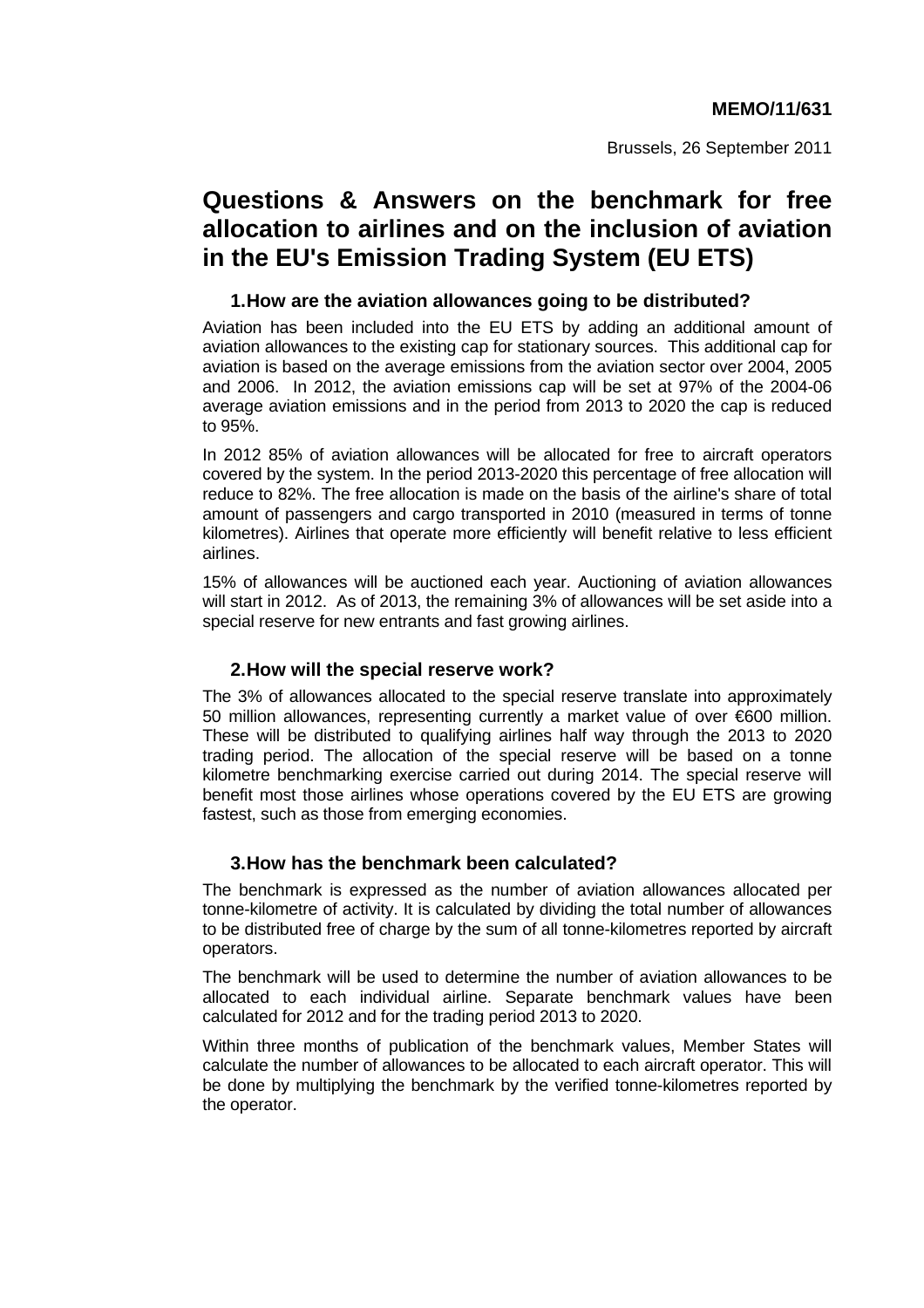## **4. What is the value of the free allocation and the expected effect of inclusion of aviation in the EU ETS on the financial situation of airlines?**

At current market prices, the annual amount of free allocation represents a value of almost  $E.3$  billion. The Commission considers that the financial situation of airlines should be strengthened by free allocations<sup>1</sup>. This is because the aviation industry is expected to be able to pass on, to a large extent, the allowance value to their customers<sup>2</sup>.

# **5. What use will be made of revenue from auctioning aviation allowances?**

There is a significant number of allowances from the stationary ETS cap that will be auctioned. Electricity generators included in the ETS do not receive any free allocation from 2013 and other sectors do not necessarily receive a full free allocation. Auction revenues from aviation allowances, therefore are estimated to make up only 6% of overall EU ETS auction revenue that Member States have agreed should be used to tackle climate change. Member States have agreed that all auction revenue from aviation allowances should be used to tackle climate change, while at least half of the auction revenue from other sectors should also be used for that purpose. There are legally binding requirements for Member States to report on how revenues are used to tackle climate change, and the Commission intends to monitor how Member States live up to this commitment.

# **6. Which airlines and routes are affected by the EU ETS?**

The EU ETS covers any aircraft operator, whether EU or foreign-based, that chooses to operate flights on routes to, from, or between EU airports. All airlines will be treated equally so as to avoid distortions of competition.

There are some exemptions, for example very light aircraft are not covered. Similarly, military, police, customs and rescue flights, flights on state and government business, and training or testing flights are also exempted. The smallest commercial aircraft operators with a small number of flights (around 2 flights a day or less on average) or with emissions below 10,000 tonnes per year of  $CO<sub>2</sub>$  will also be exempt.

# **7. How will this affect flights from countries outside the EU?**

Alongside the 30 countries applying the EU ETS in national law, 62 countries have commercial carriers covered by the system because of the levels of their activities to and from EU airports, while 98 countries have no commercial air carriers covered by the EU ETS. Of this total 75 have no commercial airlines operating to Europe and 23 have carriers that operate to Europe but which are exempted based on their low levels of activity in the EU.

 $\overline{a}$ *1 [http://ec.europa.eu/commission\\_2010-](http://ec.europa.eu/commission_2010-2014/kallas/headlines/news/2010/04/doc/information_note_volcano_crisis.pdf)*

*[<sup>2014/</sup>kallas/headlines/news/2010/04/doc/information\\_note\\_volcano\\_crisis.pdf,](http://ec.europa.eu/commission_2010-2014/kallas/headlines/news/2010/04/doc/information_note_volcano_crisis.pdf) paragraph 34. <sup>2</sup> [http://ec.europa.eu/clima/documentation/transport/aviation/index\\_en.htm](http://ec.europa.eu/clima/documentation/transport/aviation/index_en.htm)*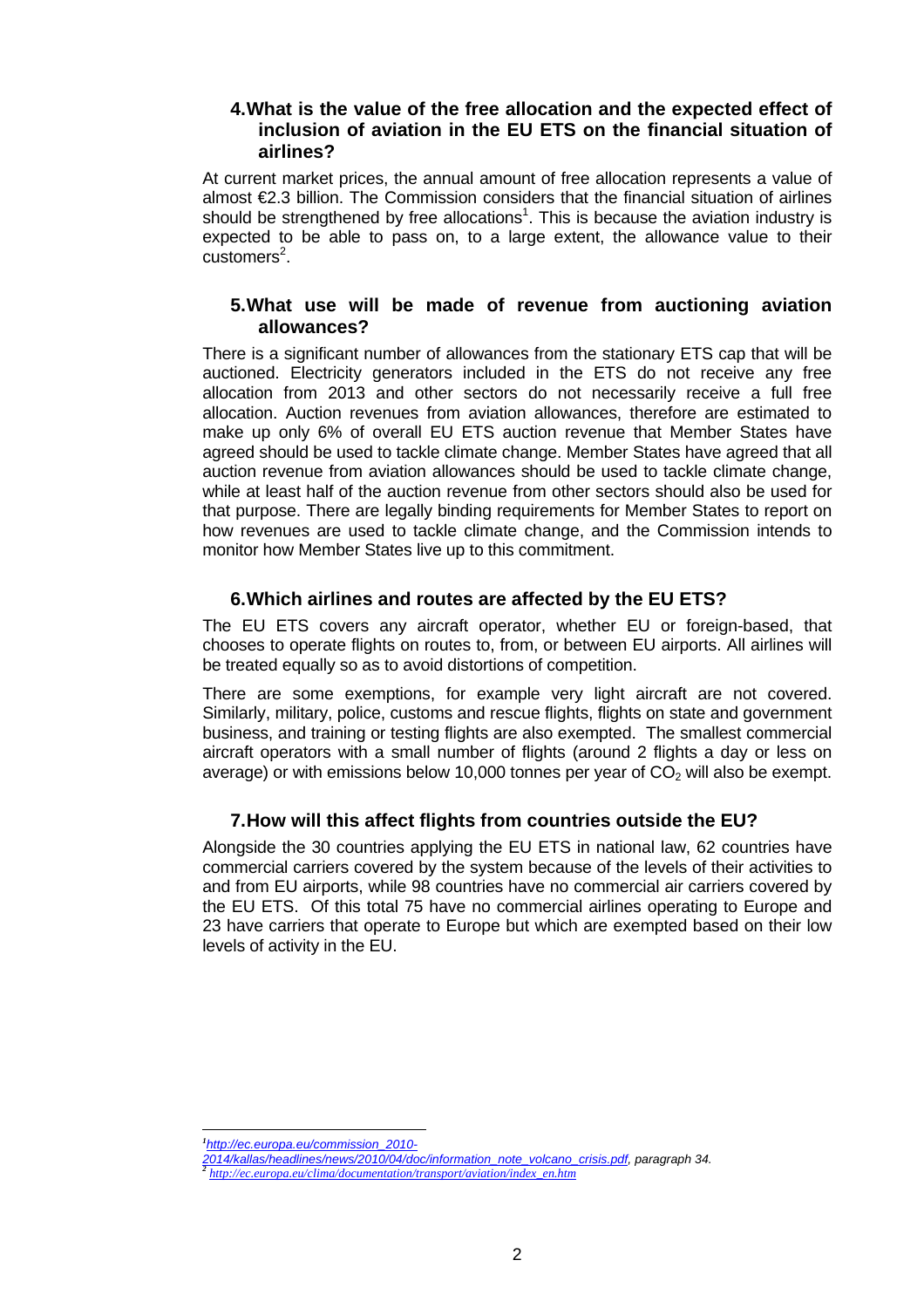# **8. What impact will inclusion in the EU ETS have on ticket prices?**

Including aviation in the EU ETS should have a rather limited impact on the price of air tickets.

Airlines will receive the majority of aviation allowances free of charge. In the first year 85% of aviation allowances issued will be distributed for free and 82% in subsequent years. Because of this, the actual cost should be low: at current carbon prices it should be below €2 per passenger each way on a transatlantic or other long-haul flight. This is less than most airport taxes and charges. There will be no net cost increases to airlines as any costs for purchasing the allowances that will not be distributed for free will be passed over to the customers.

As experience has shown in the past, in particular in the power sector, companies have also passed the value of free allowances to their customers. If there would be a full pass through by airlines, the actual cost to passengers could rise to around  $\epsilon$ 12 per passenger each way on a transatlantic or other long-haul flight. Compared to the current ticket price for such a flight, this would still be a very modest increase. In this case, airlines could realise additional revenues of up to more than €20 billion over the decade until 2020. This additional revenue could be used, for instance, to modernise the fleet, improve fuel efficiency and use non-fossil aviation fuels.

## **9. Why does EU not regulate the aviation emissions on an airspace basis?**

In EU ETS, aviation emissions are calculated on the basis of the whole flight between two airports. Calculating accurately the emissions for specific portions of the flight associated with the nationality of airspace through which the plane is flying would create significant administrative and enforcement difficulties. Moreover, an airspace approach has been considered 'impracticable' at an international level in the ICAO guidance on emissions trading.

## **10. How does the expected revenue from auctioning aviation allowances compare to the revenues that third countries will have from the use of credits from projects in developing countries?**

The EU ETS is currently the main source of demand for international credits (e.g. from the Clean Development Mechanism – CDM). By April 2011, the EU ETS companies have surrendered some 300 million credits $3$  from international projects, i.e. more than entire number of aviation allowances that will be offered at auction from 2012 to 2020. Around 51% of these originated in China, 20% in India, 16% in South Korea and 7% in Brazil. Up to 2020, the EU ETS allows for the surrender and use of significant additional international credits, in total around five times the entire number of aviation allowances that will be offered at auction from 2012 to 2020.

 **3** *[http://europa.eu/rapid/pressReleasesAction.do?reference=IP/11/581&format=HTML&aged=1&language=EN&guiLangua](http://europa.eu/rapid/pressReleasesAction.do?reference=IP/11/581&format=HTML&aged=1&language=EN&guiLanguage=fr) [ge=fr](http://europa.eu/rapid/pressReleasesAction.do?reference=IP/11/581&format=HTML&aged=1&language=EN&guiLanguage=fr)*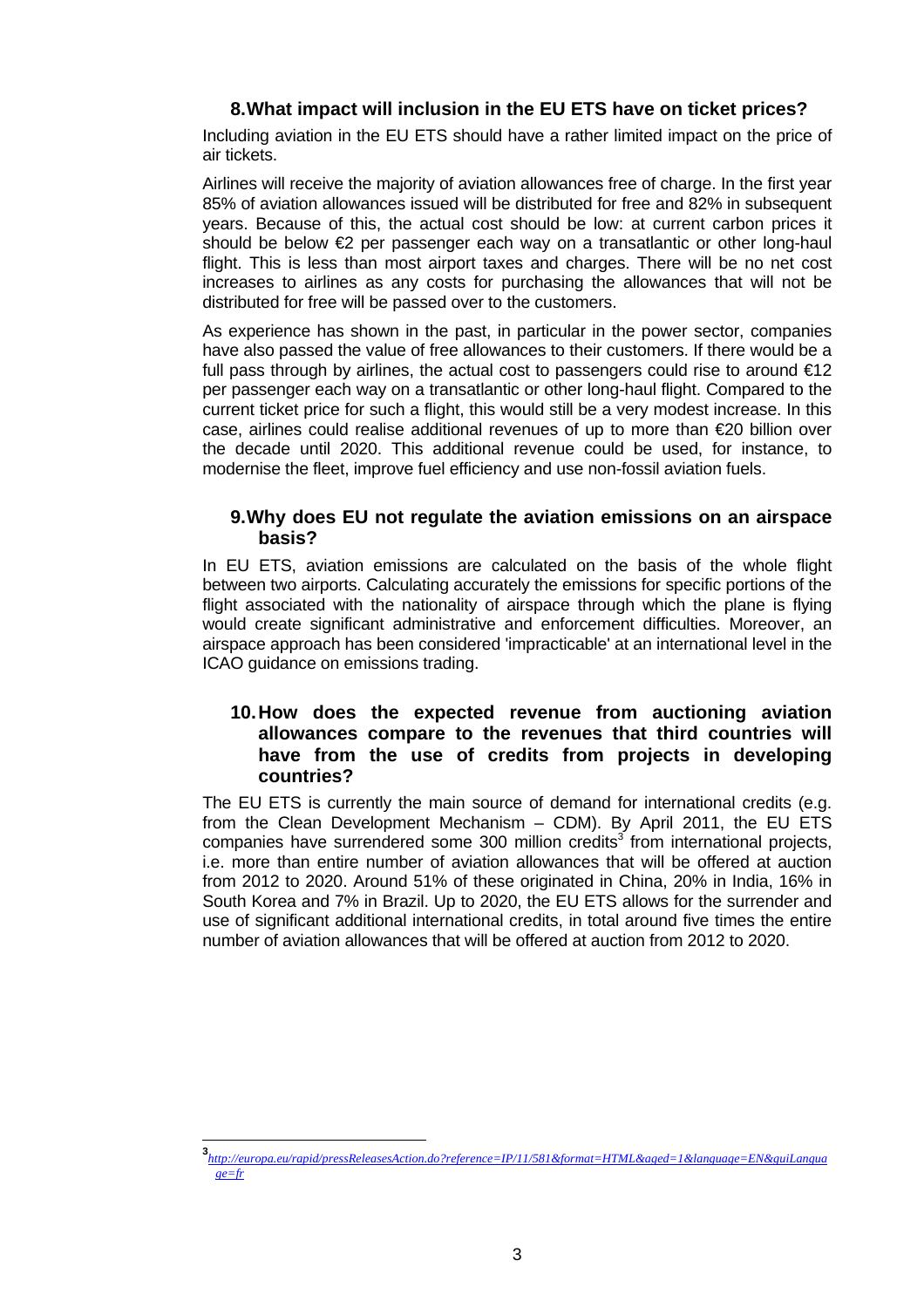## **11. How will airlines contribute to emissions reduction and where will the revenues from aviation be used?**

The aviation sector is fast growing and emissions from the sector are predicted to grow in the future. Now that aviation is a part of EU ETS, even in the case emissions from the sector continue to grow, the total emissions from all the sectors covered by EU ETS will not exceed the overall cap.

To cover growing emissions, aircraft operators can reduce their emissions themselves or acquire allowances from stationary sources in the secondary market. In such a way they will contribute to verified emissions reductions in those economic sectors where reductions are cheaper. They may also acquire a number of approved international credits that represent verified reductions in third countries. They may also, if they wish, acquire allowances from auctions that Member States will hold. 15% of aviation allowances will be auctioned, with the legislation stating that Member States should spend all the revenues to tackle climate change in the EU and third countries, including on research and development in aeronautics and air transport. Member States are obliged to report to the Commission how revenues are spent. These reports should also be made public so stakeholders will be able to see how revenues have been used in each Member State.

#### **12. What will the effect be on aviation emissions?**

The environmental impact of including aviation in the EU ETS will be significant because aviation emissions, which are currently growing rapidly, will be capped at below their average level in 2004-2006. By 2020 it is estimated that a total of 72 million tonnes of  $CO<sub>2</sub>$  will be saved per year on the flights covered, a 26% reduction compared with business as usual. This is equivalent, for instance, to twice Austria's annual greenhouse gas emissions from all sources. Some of these reductions are likely to be made by airlines themselves. However, participation in the EU system will also give them other options: buying additional allowances on the market  $-$  i.e. paying other participants to reduce their emissions - or investing in emission-saving projects carried out under the Kyoto Protocol's flexible mechanisms. Aviation will need to decouple its growth from its emissions but emissions trading provides flexibility for operators in when and how they do this.

# **13. What is Europe doing to support the development of sustainable biofuels?**

The development of sustainable biofuels is encouraged by the EU ETS because they are considered to be zero emissions for compliance purposes. To the extent biofuels are used by airlines, aircraft operators do not need to surrender any allowances or international credits in respect of the proportion of biofuels used during their flights. This in effect provides an incentive to airlines for the use biofuels and also incentivises fuel producers to invest in the production of sustainable biofuels.

Flights using a proportion of sustainable biofuels have already taken place across the Atlantic, and commercial services within Europe using sustainable biofuels are entering into operation.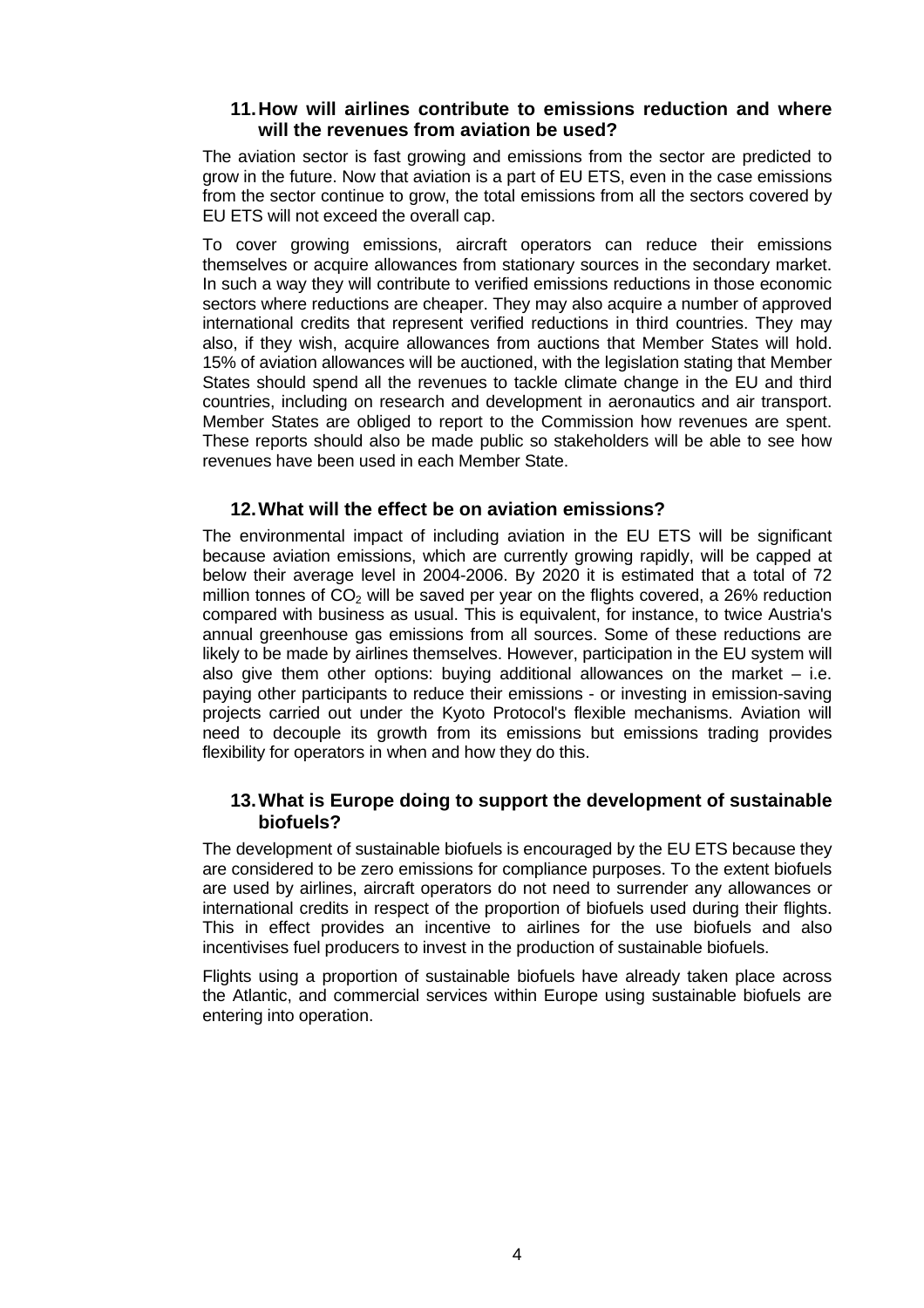## **14. Have Member States implemented this legislation nationally?**

To ensure the implementation of the Directive, all Member States have to transpose the requirements of this legislation into national law. All 27 Member States have now transposed the Directive. The aviation part of the EU ETS has been extended to the European Economic Area countries, which transposed the European law into their national legislation in the first half of 2011**<sup>4</sup>** .

# **15. Is inclusion of aviation into the EU ETS the only action that the EU takes to reduce aviation emissions?**

To tackle aviation emissions the EU is engaged in multiple actions, to have integrated and coherent response. We have adopted a 'comprehensive approach' to reduce environmental impacts of aviation. This approach includes air traffic management measures, such as Single European Sky and SESAR; it also includes promotion of the research and development in cleaner aeronautics, for instance with the Clean Sky Programme and through work to promote the development of sustainable biofuels. Market based instruments, such as inclusion of aviation in the EU ETS also belongs to the comprehensive approach.

# **16. How big is EU aviation's contribution to climate change?**

Direct  $CO<sub>2</sub>$  emissions from aviation account for about 3% of the EU's total greenhouse gas (GHG) emissions. The large majority of these emissions come from international flights, i.e. flights between two Member States or between a Member State and a non-EU country. This figure does not include indirect climate effects, such as those from NOx emissions, contrails and cirrus cloud effects. The overall impact is estimated to be higher. The Intergovernmental Panel on Climate Change (IPCC) has estimated that aviation's total impact is about 2 to 4 times higher than the effect of its past  $CO<sub>2</sub>$  emissions alone. Recent EU research results indicate that this ratio may be somewhat smaller (around 2 times). None of these estimates take into account the uncertain but potentially very significant effects of cirrus clouds.

EU emissions from international aviation are increasing fast – almost doubling since 1990 – as air travel becomes cheaper without its full environmental costs being addressed. Emissions from aviation are higher than from other major sectors covered by the EU ETS, for example refineries and steel production. In the EU ETS it is forecast that aviation will be the second largest sector in terms of emissions, second only to electricity generation.

 $\overline{a}$ 

*<sup>4</sup> At present, no flights arriving or departing from Liechtenstein are covered by EU ETS*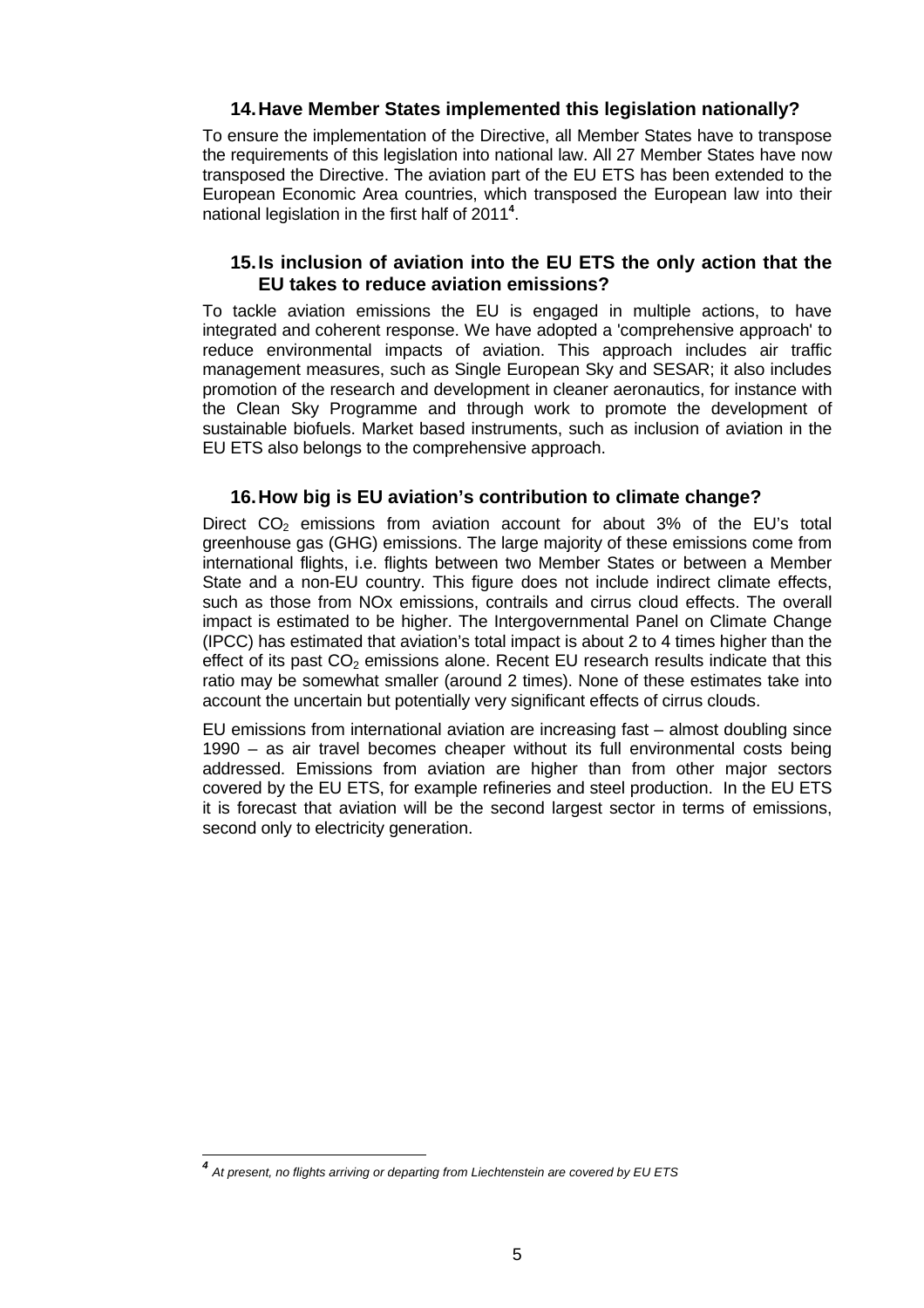## **17. Aviation is an international business – why not conduct emissions trading at global level?**

The EU is the strongest advocate for global action to reduce climate impacts of aviation. States have not so far been able to agree on a common global system through either the United Nations Framework Convention on Climate Change (UNFCCC) or the International Civil Aviation Organization (ICAO). In the Resolution on climate change adopted at its most recent ICAO Assembly in October 2010, states in ICAO called for further work to explore the feasibility of a global marketbased measure. The Resolution also recognized that states may take action prior to 2020 and that market based measures such as ETS are one of the policies that states may choose to implement to limit aviation emissions. The EU ETS provides a good model for applying market-based measures to tackle aviation emissions. Development of other national programmes covering international aviation, compatible with the EU ETS, are a pragmatic way in which global action can be implemented.

## **18. How is EU responding to negative voices against aviation inclusion to EU ETS?**

The EU is committed to tackling climate change in a comprehensive and costeffective manner, and we have implemented economy wide legislation to reduce emissions. The EU's 2009 law including aviation into the EU ETS is a nondiscriminatory measure that applies to airlines which fly to or from EU airports. The EU ETS has been operating since 2005, with many installations included that are owned by companies based in third countries.

 The EU has no intention to amend its legislation. The EU ETS legislation contains provisions which allow the EU to take into account measures adopted by third countries in relation to incoming flights to the EU with a view to exempting them from the system. Such measures must apply in a non-discriminatory way for all aircraft operators with flights departing from that State. Such exemptions would follow consultations with these States, and the EU is ready to engage constructively in such consultations so as to reach agreement.

For more than 15 years, the EU has been seeking global agreement through the United Nations to tackle aviation's increasing contribution to greenhouse gas emissions, in particular through the International Civil Aviation Organisation (ICAO). The EU remains committed to reaching global agreement and to supporting work within ICAO. To date, a breakthrough has not been achieved in ICAO and the States represented there have been unable to agree on binding global goals and measures for international aviation. The 2010 Assembly Resolution on climate change made progress in terms of establishing the principle of national action plans on aviation and climate change that should be reported to ICAO. It also recognises that some States are acting on aviation emissions before 2020. The EU Member States are planning to submit action plans, and the EU is committed to a comprehensive range of policy measures to reduce aviation emissions of which the EU ETS is only one element.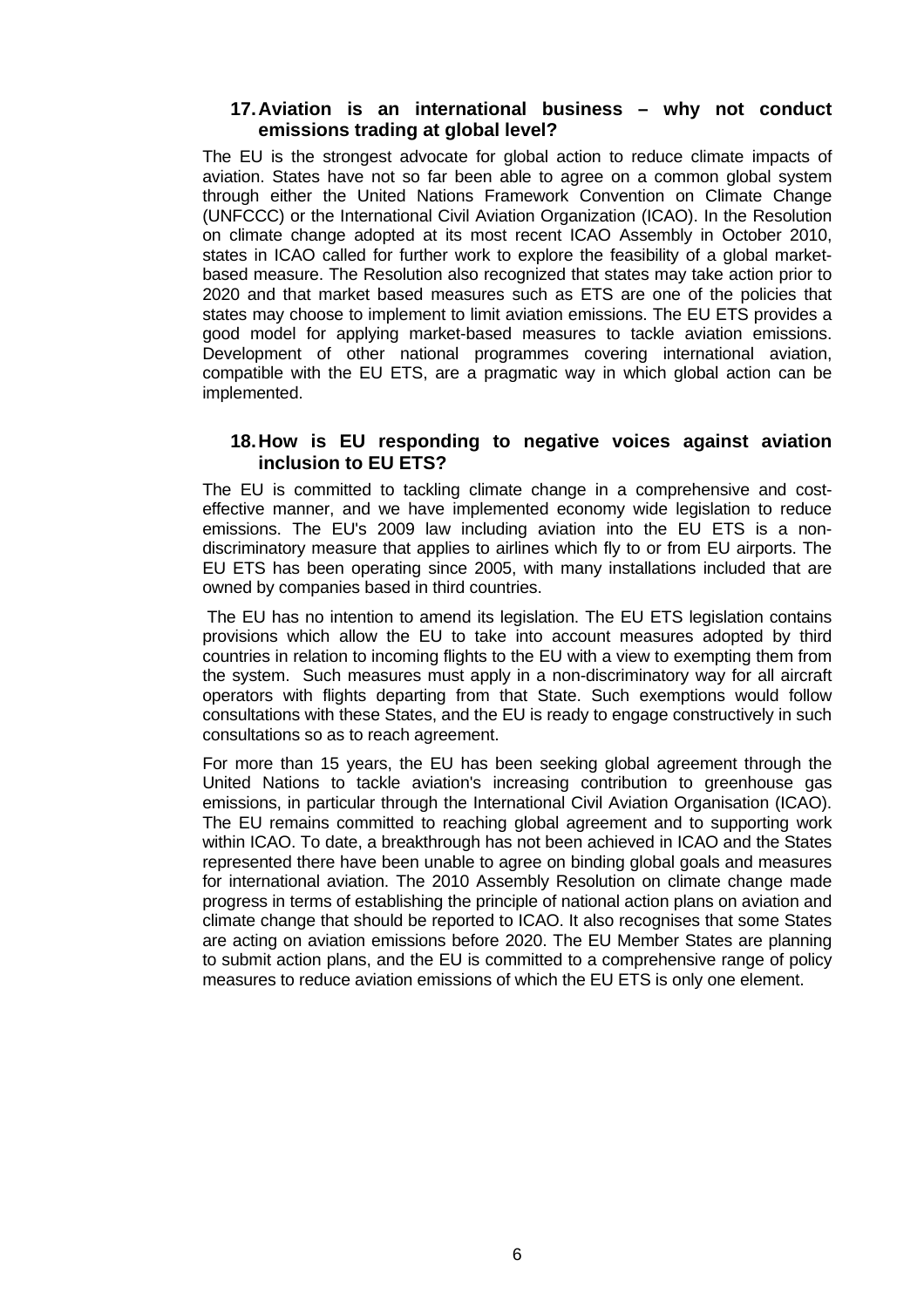## **19. What about the litigation by some US airlines against the EU Directive?**

While a number of airlines support action by the EU to address the climate change impacts from aviation, a challenge to the Directive has been launched by some US airlines. This has been referred to the European Court of Justice, and the European Commission, European Parliament, Council and a number of Member States have submitted observations, in addition to other organisations intervening in the case. The airlines involved are complying with the Directive's requirements in full pending the resolution of this challenge.

During the 5 July court hearing, the Advocate General indicated that her opinion will be delivered on 6 October 2011. The judgment of the European Court of Justice is expected in 2012.

#### **20. What are the next steps?**

Airlines have been monitoring their emissions during 2010, and reported these emissions to their administering Member States by 31 March 2011. Many airlines also applied for free allocations of emissions allowances on the basis of their activities in 2010. Based on information submitted by the Member States, the European Commission has now calculated the benchmark that will define how many free allowances aircraft operators will receive.

Within three month from the publication of the benchmark, Member States will calculate and publish the amount of allowances to be allocated to individual airlines.

## **21. Where can I find further information?**

Aviation and climate change: [http://ec.europa.eu/clima/policies/transport/aviation/index\\_en.htm](http://ec.europa.eu/clima/policies/transport/aviation/index_en.htm) EU ETS: [http://ec.europa.eu/clima/policies/ets/index\\_en.htm](http://ec.europa.eu/clima/policies/ets/index_en.htm)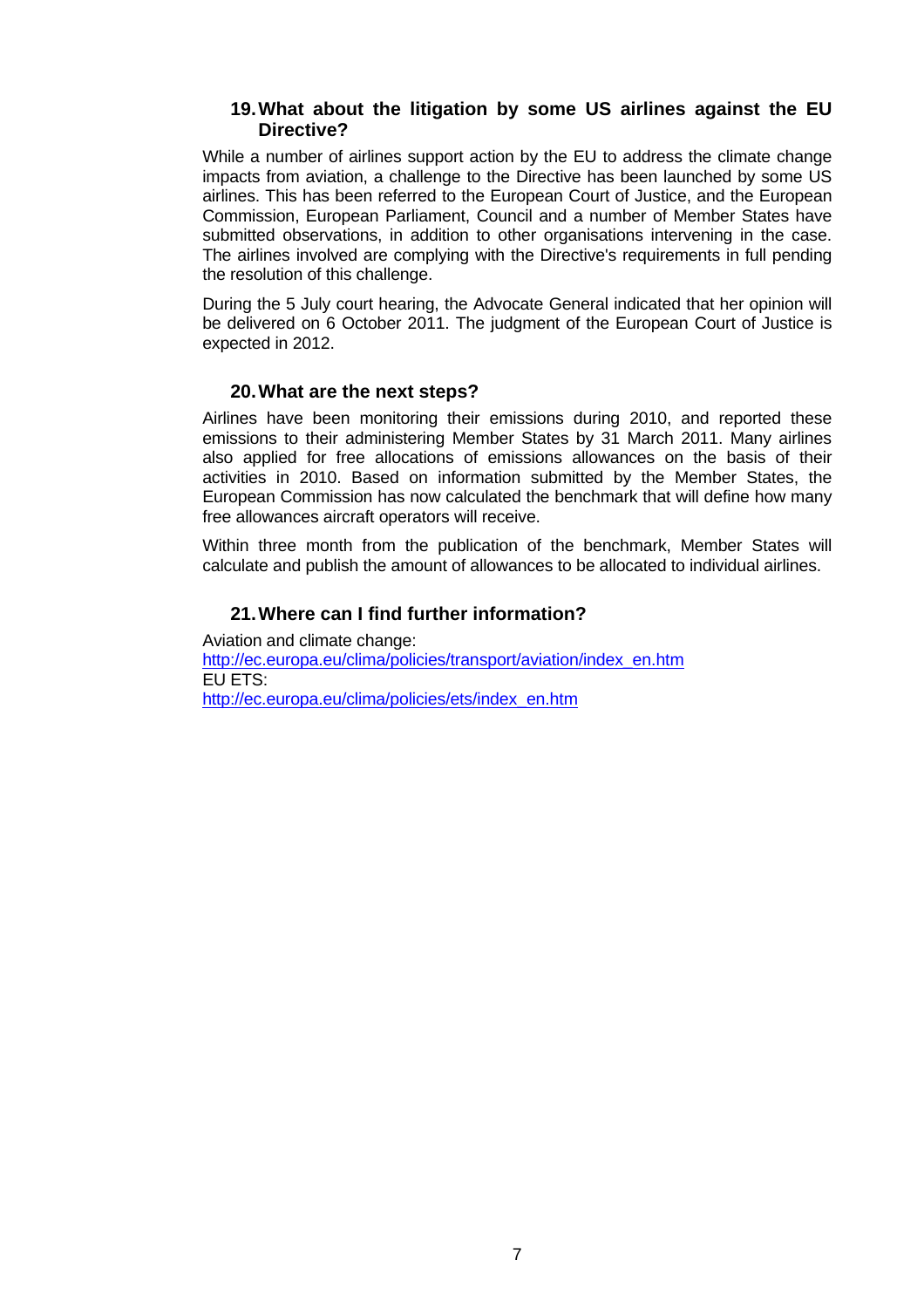## **Annex I: Quantified information on the inclusion of aviation in the EU ETS**

The European carbon market produces a daily price signal for allowances for stationary sources and for CDM credits. At this stage, contracts are actively traded for delivery up to 2015.

Monetary figures below have been derived based on the most recent market prices at the time of publication of this Q&A.

| Year                                            | 2012  | 2013  | 2014  | 2015  |
|-------------------------------------------------|-------|-------|-------|-------|
| Aviation allowances allocated for free          | 182.6 | 172.5 | 172.5 | 172.5 |
| (in million allowances)                         |       |       |       |       |
| Value of free allocations to airlines (in       | 2160  | 2180  | 2304  | 2465  |
| million euro)                                   |       |       |       |       |
| Table 2: Projected change in aviation emissions |       |       |       |       |

#### **Table 1: Estimated market value of allowances allocated for free**

| Table 2: Projected change in aviation emissions                                   |         |         |         |        |
|-----------------------------------------------------------------------------------|---------|---------|---------|--------|
| Year                                                                              | 2012    | 2013    | 2014    | 2015   |
| Increase in aviation emissions above<br>2004-6 levels                             | $+9%$   | $+11%$  | $+14%$  | $+16%$ |
| Increase in aviation emissions above<br>total free allocations (in million tonnes | $+60.1$ | $+75.6$ | $+81.1$ | +86.6  |

**Table 3: Projected sources of emission reduction for the aviation sector (in**  million tonnes CO<sub>2</sub>)

| Year                                                              | 2012 | 2013  | 2014  | 2015  |
|-------------------------------------------------------------------|------|-------|-------|-------|
| Maximum reductions through CDM and<br>other international credits | 36.4 | > 3.7 | > 3.8 | > 3.9 |
| Abatement or allowances purchased<br>from stationary sources      | n.a. | 31.8  | 45.8  | 51.2  |
| Aviation allowances offered at auction                            | 32.2 | 31.6  | 31.6  | 31.6  |

#### **Table 4: Monetary value of allowances from the different sources of emission reductions for the aviation sector (in million euro)**

| Year                                            | 2012 | 2013 | 2014 | 2015 |
|-------------------------------------------------|------|------|------|------|
| CDM and other international credits             | 303  | 34   | 36   | 38   |
| Purchased allowances from stationary<br>sources | n.a. | 402  | 612  | 731  |
| Auctioning of aviation allowances               | 381  | 399  | 421  | 451  |
| <b>Total</b>                                    | 684  | 835  | 1069 | 1221 |

**Table 5: Revenues streams from overall EU ETS to tackle climate change (in million euro)** 

| Year                                                                                | 2012 | 2013 | 2014 | 2015 |
|-------------------------------------------------------------------------------------|------|------|------|------|
| Market value of CDM or international<br>credits generated by total EU ETS<br>demand | 1441 | 1291 | 1332 | 1371 |
| Estimate of total auction revenues from<br>EU ETS used to take climate change       | 900  | 6842 | 7113 | 7484 |

Notes:

 $|CO<sub>2</sub>\rangle$ 

Market prices are based on the forward curve for allowances and credits.

| Year                      | 2012  | 2013  | 2014      | 2015  |
|---------------------------|-------|-------|-----------|-------|
| allowance price (in euro) | 11.83 | 12.64 | 13.36     | 14.29 |
| CER price (in euro)       | 8.33  | 9.20  | -49<br>9. | 9.76  |

*Source: ICE website, 23 September 2011, all prices for contracts delivered in December* 

The projected change in aviation emissions is based on the PRIMES model.